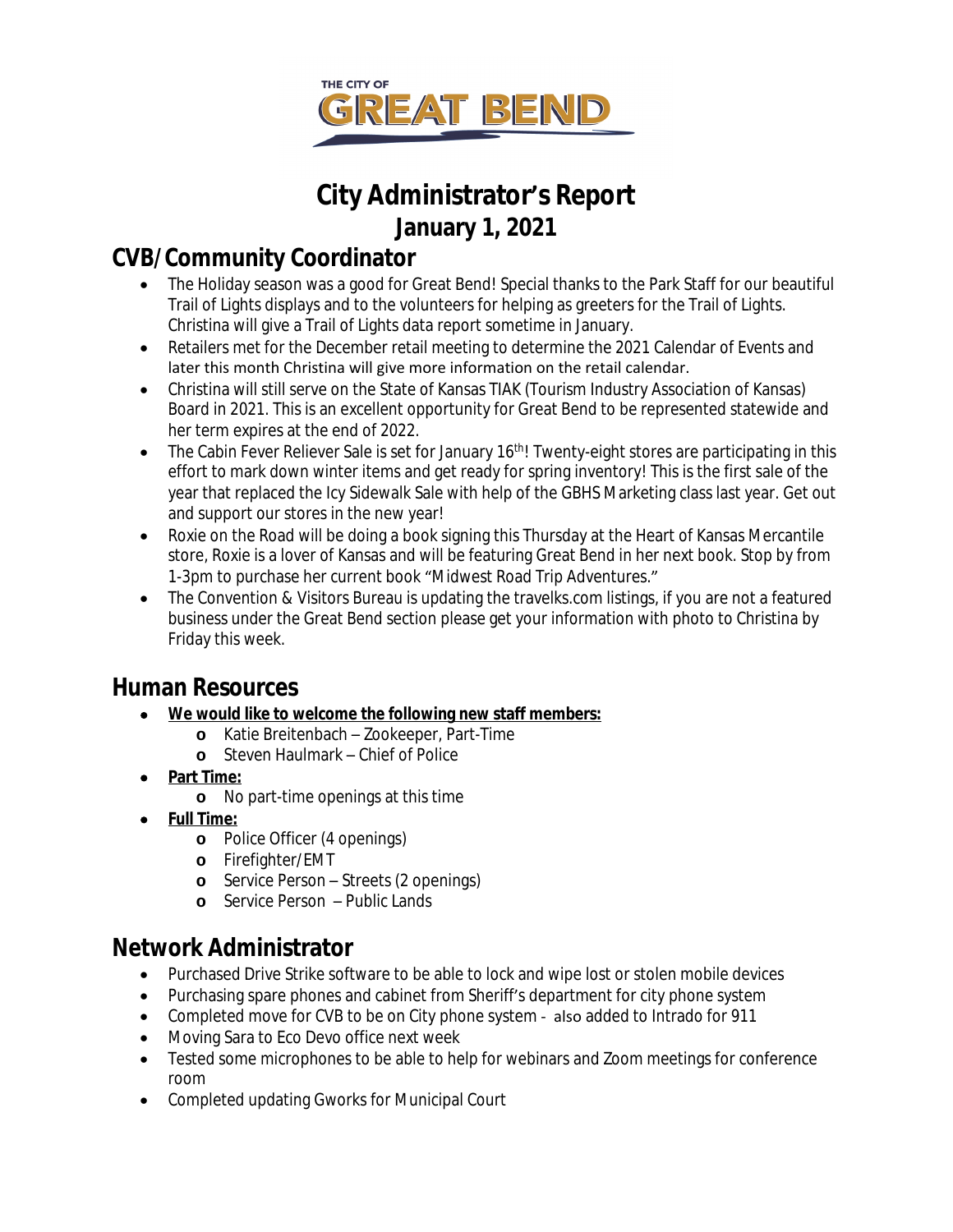

- Adding TV's for training for Fire Station 1 and 2 Looking into adding cameras and wireless microphones for trainings and meetings
- Continuing to look into redundancy options for internet connectivity as a backup if City Hall lost connection
- Worked on revisions on Disaster Recovery Plan providing electronic and hard copy to Department heads
- Completing Annual Phishing Awareness Training for all city employees
- Continuing to patch and update to make sure everything is up to date and secure

### **Public Lands**

- Supported 3 functions at the Event Center
- Christmas lights were maintained and repaired.
- We have collected over \$4900.00 in donations at the Trail of Lights. Special Thanks to all the greeters.
- Drag strip project is progressing.
- Tennis courts fencing installation has begun.
- Numerous trees have been trimmed, removed, and transplanted.
- Annual maintenance of the facilities, and equipment is ongoing.

## **Public Works**

#### **Property Maintenance Enforcement**

- 117 Complaints this month with 31 being citizen reported
	- o 111 complaints for trash/refuse
	- o 3 complaint for motor vehicles
	- o 0 complaints for overgrown vegetation
	- o 0 complaint for illegal dumping
	- o 0 complaint for minimum standards
	- o 0 complaint was investigated, and no violations were found
	- o 0 Structure Fire
	- o 2 complaints for graffiti
	- o 1 Building/ Structure/ Fire/Recreational Vehicles
- 116 Abatement notices sent out (All Vegetation)
- 15 Abatements performed
- **166 Cases closed per citizen compliance (did not abate or go to council)**

#### **Street Department**

- **Asphalt**
	- o Fixed large hole at 9th and Washington
- **Potholes**
	- **o** Random Pothole patch with bag mix
- **Signs and Lights**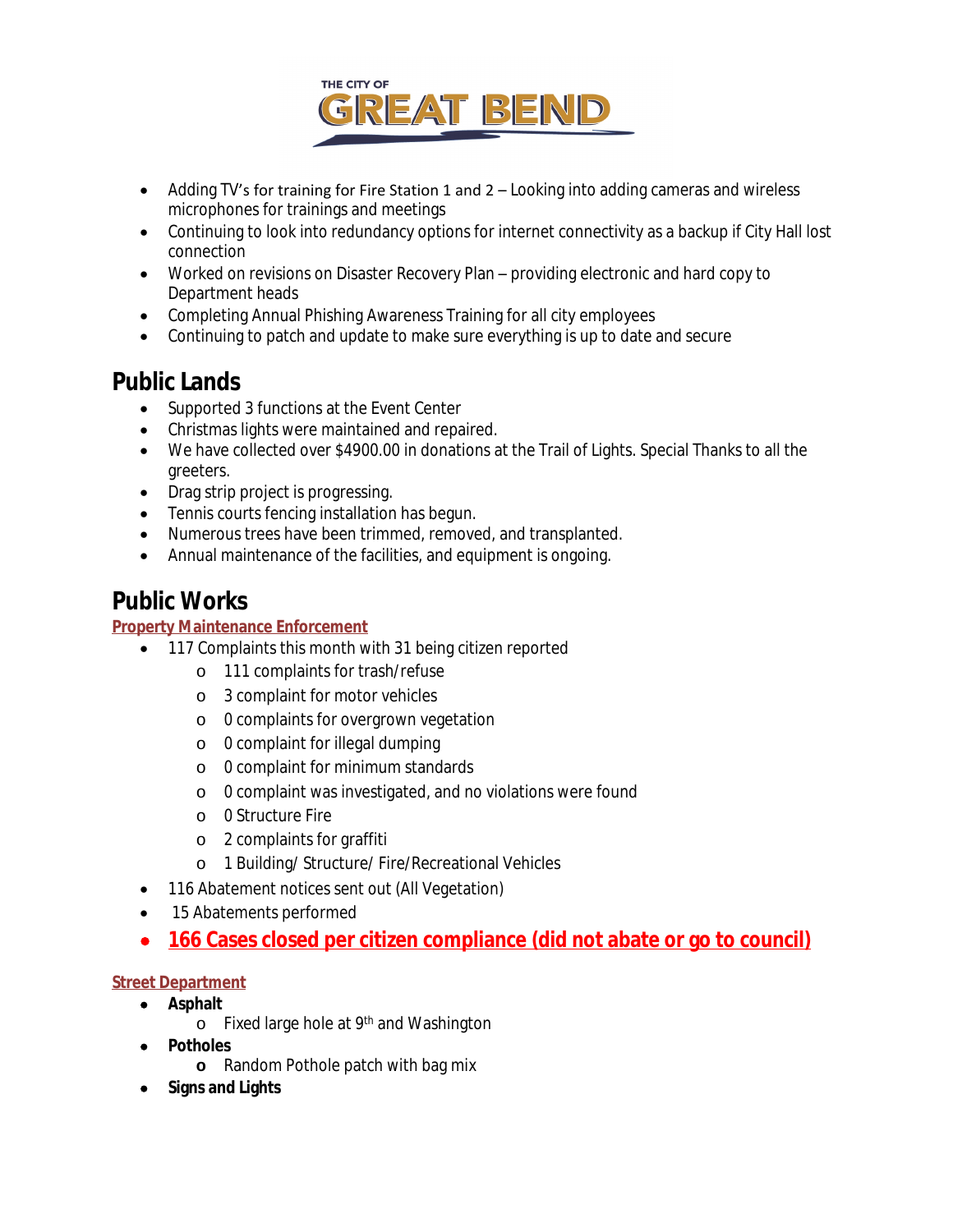

- o Replaced 4 stop signs in city, a 20mph, made up some new street markers Wheatridge and Westridge.
- o Replaced the (3) 32nd pl. signs that were missed printed. Made up 2 signs for the Santa workshop event.
- o 2 of the Stop signs at 24th and McKinley due to wind damaged 1 replaced stop sign and 1 strapping needed replaced and a bolt on pole.
- o Point of Interest sign back up at 10<sup>th</sup> and Williams.
- o Made up a sign for Brine Truck 'Anti Ice Liquid Stay Back" including building special brackets to hold sign.
- o Set up a Detour route on 18th thru 19th and Polk for road work.
- o Started a project for Airport on signing locators addresses on buildings.
- o Solar flashing Red lights at 10<sup>th</sup> and Patton SB Red bulb out (special bulb) and K96 and Patton the whole complete solar panel and Red bulb was replace due to damage.
- o At 24<sup>th</sup> and Main all 4 cameras had bird nest and that had to be removed.
- o Went around to check downtown streetscape lights replaced 5 bulbs and 2 heads need repairs.
- o 10<sup>th</sup> and Main strapping busted after Control box was hit repaired it.
- o Red bulb at 24<sup>th</sup> and Washington NB signal light
- o Visor at 10<sup>th</sup> and McKinley on a red signal light
- o Painted White 5 gallons 30 pounds of beads.
- o White marking lines on Washington and 24<sup>th</sup> and arrows north side.
- o Painted parking stalls front of church on Stone street (13)
- o Working on old and inventory and pictures during cold days and bad weather days.

#### **Compost Site**

- o EMPLOYEES ARE CONTINUING TO WORK WEEKENDS TO KEEP COMPOST SITE UP which include:
	- **Burned Trees**
	- Screening Compost
	- Hauling grass to windrows and stockpiles
	- Hauled trees to burn area
- **Catch Basins**
	- o Cleaned as needed during rain
- **Flood Control**
	- o Fence mending
- **NOTES:**
	- **o** Spread brine
	- **o** Salt and Sanded as needed

#### **Engineering**

- Levee project on Reviews and Cost concerns
	- o Getting material bids
	- o Jobsite review
- Fiber optics permits for Nextech at 1119 Main
- Continually working on Storm Water compliance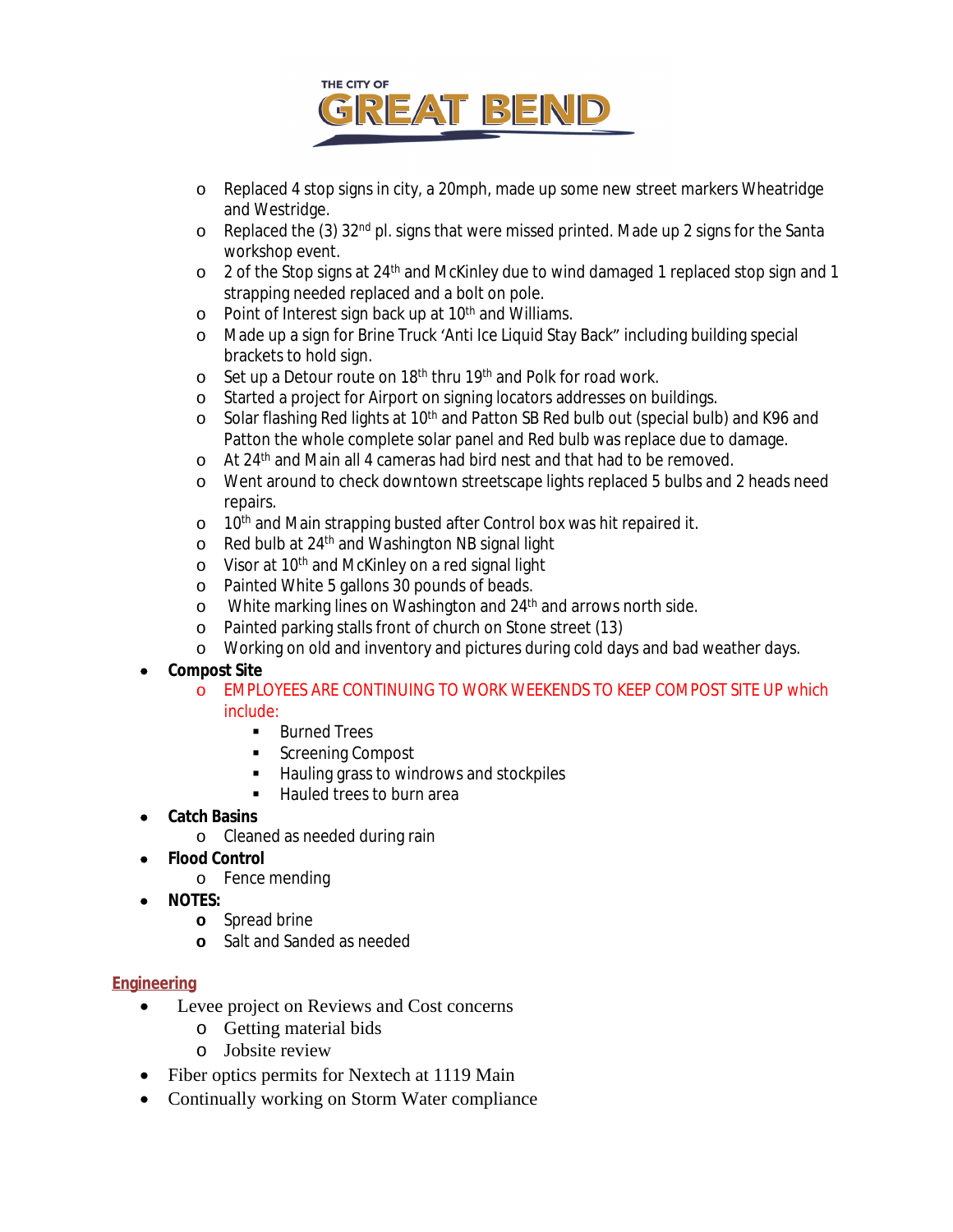

- Working with the GIS
- Working with Traffic Counters
- Preparing for future projects:
	- o CCLIP
	- o CDBG (If funded)
		- Project direction if not funded.

### **Fire/EMS/Inspection**

- Took Delivery of two RAM 1500 Pickups Ordered in May 2020 from Marmies. They have been sent to Andover for the Emergency Lights to be Installed the first part of January.
- Congratulations to FF Kaleb Karnosky and FF Preston Landers as they both have completed the 18 month Paramedic Program at BCCC.
- Congratulations to FF Jordan Elliott as he has completed the EMT program at BCCC
- Chief McCormick attended the County EMS Q&I
- Chief McCormick attended the CBH Para-medicine meeting.
- Chief McCormick attended the KSIAAI Board meeting.
- 10 Fire Department Members received the Moderna COVID 19 Vaccine. The Vaccine is available to all EMS personnel in the county.
- Deputy Chief Smith attended the Swift Water Boats Ops Train the Trainer
- Fire Inspections Activity for December (*2020 figures represent 12/1 to 12/27)*

|                                      | 2019 | 2020 |
|--------------------------------------|------|------|
| <b>Commercial Building Inspected</b> | 74   |      |
| Daycare / Schools                    |      |      |
| <b>Fire Extinguisher Demos</b>       |      |      |
| <b>Violations Found</b>              |      |      |

Department Activity for December (*2020 figures represent 12/1 to 12/31/2020)*

|                               | 2019            | 2020             |
|-------------------------------|-----------------|------------------|
| <b>Fire Incidents</b>         | 27              | 25               |
| <b>EMS Incidents</b>          | 174             | 177              |
| <b>Total PT Contacts</b>      | 184             | 183              |
| <b>Carbon Monoxide Calls</b>  |                 |                  |
| <b>Average Response Time</b>  | 4 mins. 3 secs. | 4 mins. 20 secs. |
| <b>Average Turnout Time</b>   | 43 secs.        | 50 secs.         |
| <b>Overlapping Calls</b>      | 17.41%          | 15.84%           |
| <b>Year to Date Incidents</b> | 2,398           | 2,474            |

Building Inspection (*2020 figures represent 12/1 to 12/27)*

|             |              | December 2019 |                          |             | December 2020   |               |            |             |  |
|-------------|--------------|---------------|--------------------------|-------------|-----------------|---------------|------------|-------------|--|
|             | Building     | Plumbing      | Mechanical<br>Electrical |             | <b>Building</b> | Plumbing      | Electrical | Mechanica   |  |
| Commercia   |              |               |                          |             |                 |               |            |             |  |
|             |              |               |                          |             |                 |               |            |             |  |
| Residential |              |               |                          |             | 15              |               |            |             |  |
| Estimated   |              |               |                          |             |                 | \$1,119,570.0 |            |             |  |
| Cost        | \$204,587.00 | \$4,550.00    | \$67,300.00              | \$40,450.00 | \$284,343.00    |               | \$9,250.00 | \$26,422.00 |  |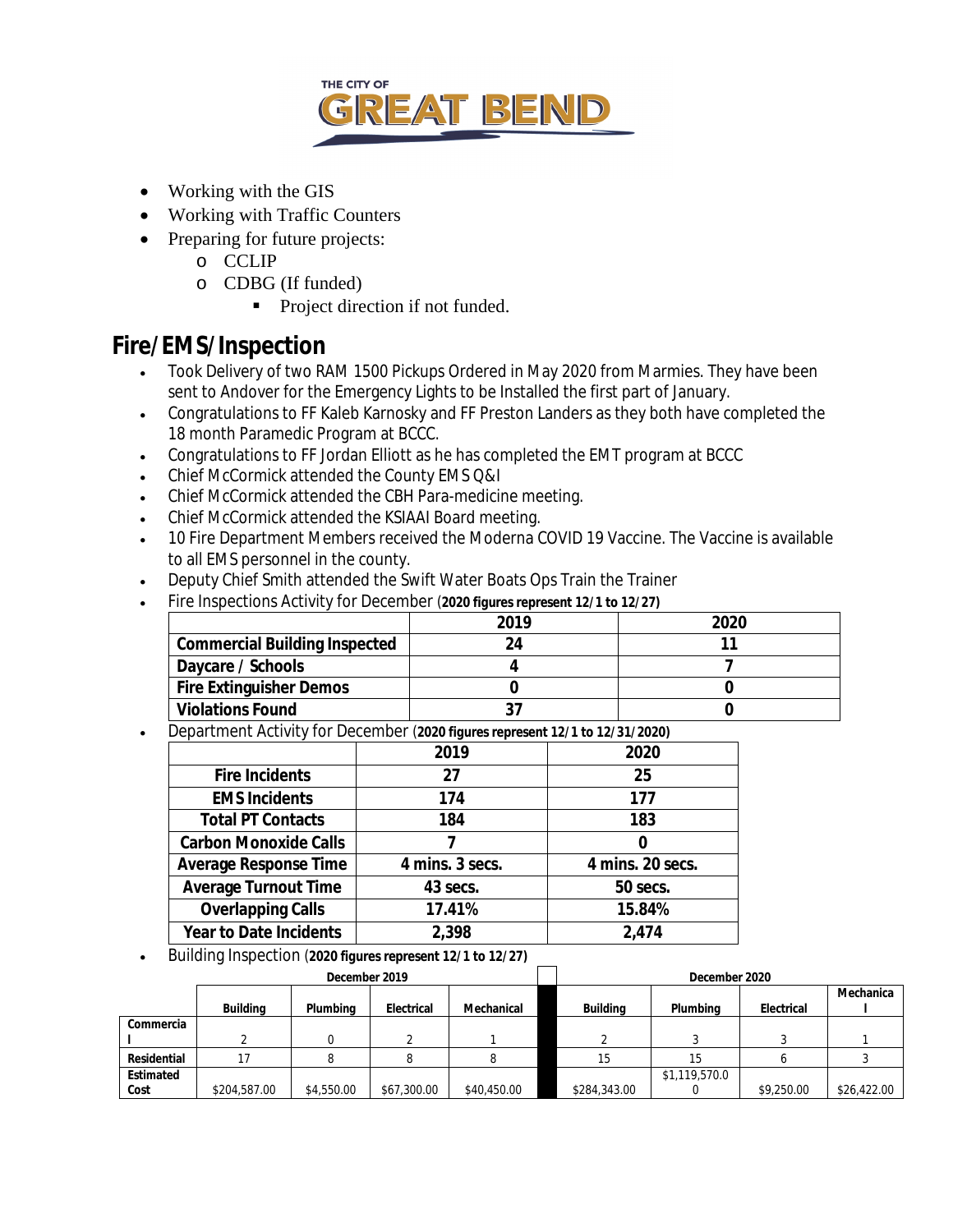

# **Police**

• December 18<sup>th</sup> was Chief Bailey's last day.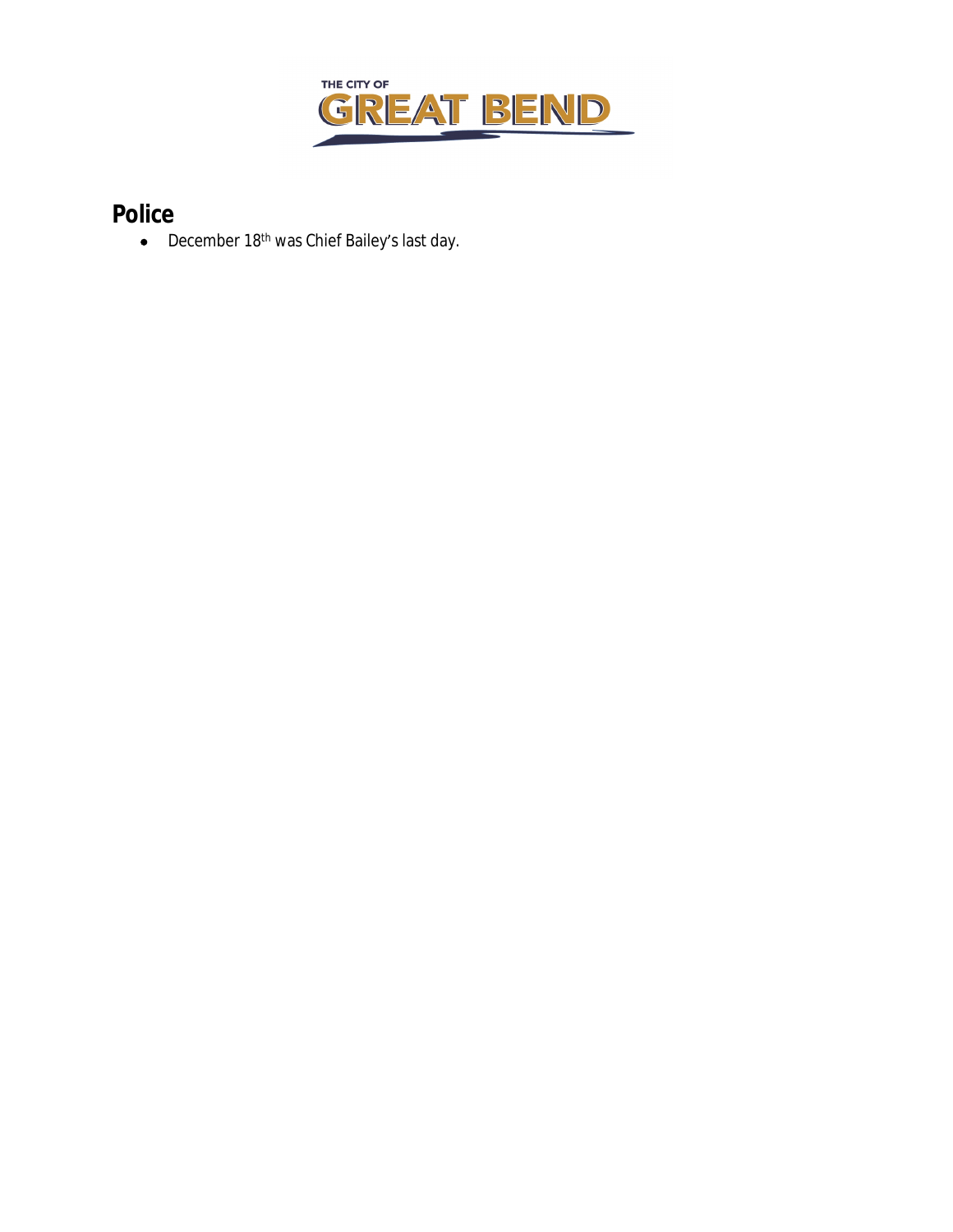

# GREAT BEND POLICE DEPARTMENT

### 2020 Year to Date Crime Statistics

## January Through December 28th

#### 12/28/2020

| <b>April</b>                 |       |  | 257 | July                         |       |  | 219 | <b>October</b>               |       |
|------------------------------|-------|--|-----|------------------------------|-------|--|-----|------------------------------|-------|
| Unsolved                     | 21.8% |  | 43  | Unsolved                     | 16.7% |  | 68  | Unsolved                     | 31.1% |
| Unfounded                    | 0.0%  |  | 14  | Unfounded                    | 5.4%  |  | 1   | Unfounded                    | 0.5%  |
| <b>Outside Agency Assist</b> | 3.0%  |  | 14  | <b>Outside Agency Assist</b> | 5.4%  |  | 5   | <b>Outside Agency Assist</b> | 2.3%  |
| <b>NA</b>                    | 21.8% |  | 34  | <b>NA</b>                    | 13.2% |  | 29  | <b>NA</b>                    | 13.2% |
| <b>LOP</b>                   | 5.5%  |  | 12  | <b>LOP</b>                   | 4.7%  |  | 14  | <b>LOP</b>                   | 6.4%  |
| County Atty-Juvenile         | 2.4%  |  | 5   | County Atty-Juvenile         | 1.9%  |  | 2   | County Atty-Juvenile         | 0.9%  |
| County Atty-Adult            | 7.9%  |  | 10  | County Atty-Adult            | 3.9%  |  | 7   | County Atty-Adult            | 3.2%  |
| City Atty                    | 9.7%  |  | 26  | City Atty                    | 10.1% |  | 16  | City Atty                    | 7.3%  |
| Arrest-Juvenile              | 1.2%  |  | 5   | Arrest-Juvenile              | 1.9%  |  | 7   | Arrest-Juvenile              | 3.2%  |
| Arrest-Adult                 | 21.8% |  | 88  | Arrest-Adult                 | 34.2% |  | 70  | Arrest-Adult                 | 32.0% |
|                              |       |  |     |                              |       |  |     |                              |       |
|                              |       |  |     |                              |       |  |     |                              |       |
| <b>May</b>                   |       |  | 193 | <b>August</b>                |       |  | 240 | <b>November</b>              |       |
| Unsolved                     | 22.2% |  | 28  | Unsolved                     | 14.5% |  | 62  | Unsolved                     | 25.8% |
| Unfounded                    | 1.8%  |  | 7   | Unfounded                    | 3.6%  |  | 3   | Unfounded                    | 1.3%  |
| <b>Outside Agency Assist</b> | 4.1%  |  | 12  | <b>Outside Agency Assist</b> | 6.2%  |  | 7   | <b>Outside Agency Assist</b> | 2.9%  |
| <b>NA</b>                    | 26.9% |  | 36  | <b>NA</b>                    | 18.7% |  | 21  | <b>NA</b>                    | 8.8%  |
| LOP                          | 1.8%  |  | 9   | <b>LOP</b>                   | 4.7%  |  | 14  | LOP                          | 5.8%  |
| County Atty-Juvenile         | 1.2%  |  | 9   | County Atty-Juvenile         | 4.7%  |  | 3   | County Atty-Juvenile         | 1.3%  |
| County Atty-Adult            | 6.4%  |  | 8   | County Atty-Adult            | 4.1%  |  | 12  | County Atty-Adult            | 5.0%  |
| City Atty                    | 15.2% |  | 17  | City Atty                    | 8.8%  |  | 12  | City Atty                    | 5.0%  |
| Arrest-Juvenile              | 2.3%  |  | 3   | Arrest-Juvenile              | 1.6%  |  | 14  | Arrest-Juvenile              | 5.8%  |